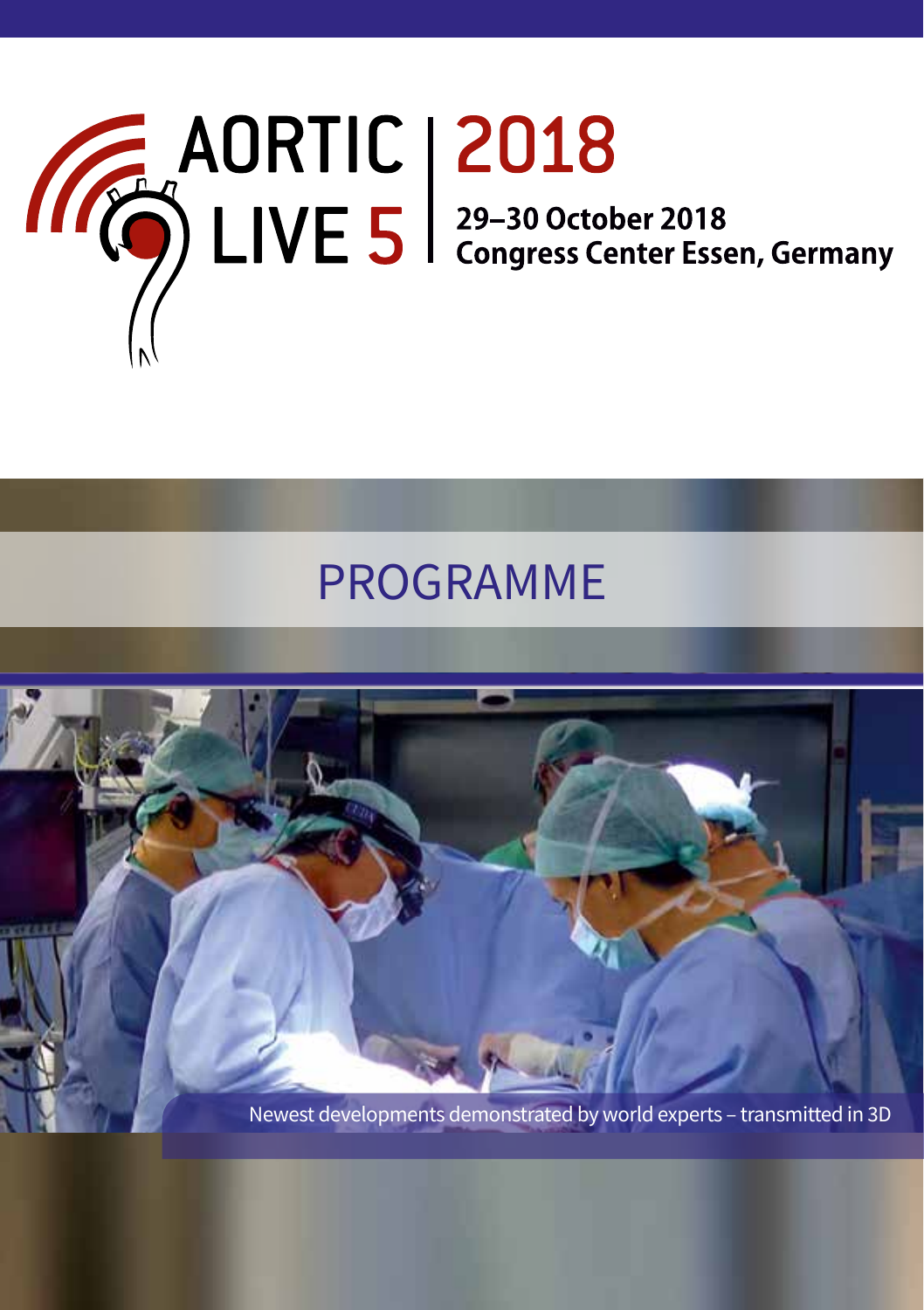## WELCOME WELCOME SCIENTIFIC COMMITTEE

#### *Dear Colleagues,*

*Paying tribute to the development of endovascular techniques along the entire aorta from valve to bifurcation, the 5th Aortic Live Symposium will present a unique forum offering the best of cardiothoracic and vascular surgery.*

*In this compact 2 day symposium, many in-house and remote live operations/interventions will be transmitted, demonstrating the newest developments in 3D HD quality.*

*Key note lectures, expert panel discussions beyond specialty boundaries, and video presentations will accompany the live transmissions, stimulating lively discussions among friends.*

*We are happy to welcome you to this exciting meeting.*

*Sincerely yours,*

Tik Kilul

*Prof. Heinz Jakob Prof. Tilo Kölbel*

*Also on behalf of the co-directors* Sebastian Debus

Course directors



Heinz Jakob Essen, Germany

#### Co directors



Michael Borger Leipzig, Germany



Tilo Kölbel

Hamburg, Germany

Hamburg, Germany



Volkmar Falk Berlin, Germany



Stephan Haulon Paris, France



Gustavo Oderich Rochester, United States



Konstantinos Tsagakis Essen, Germany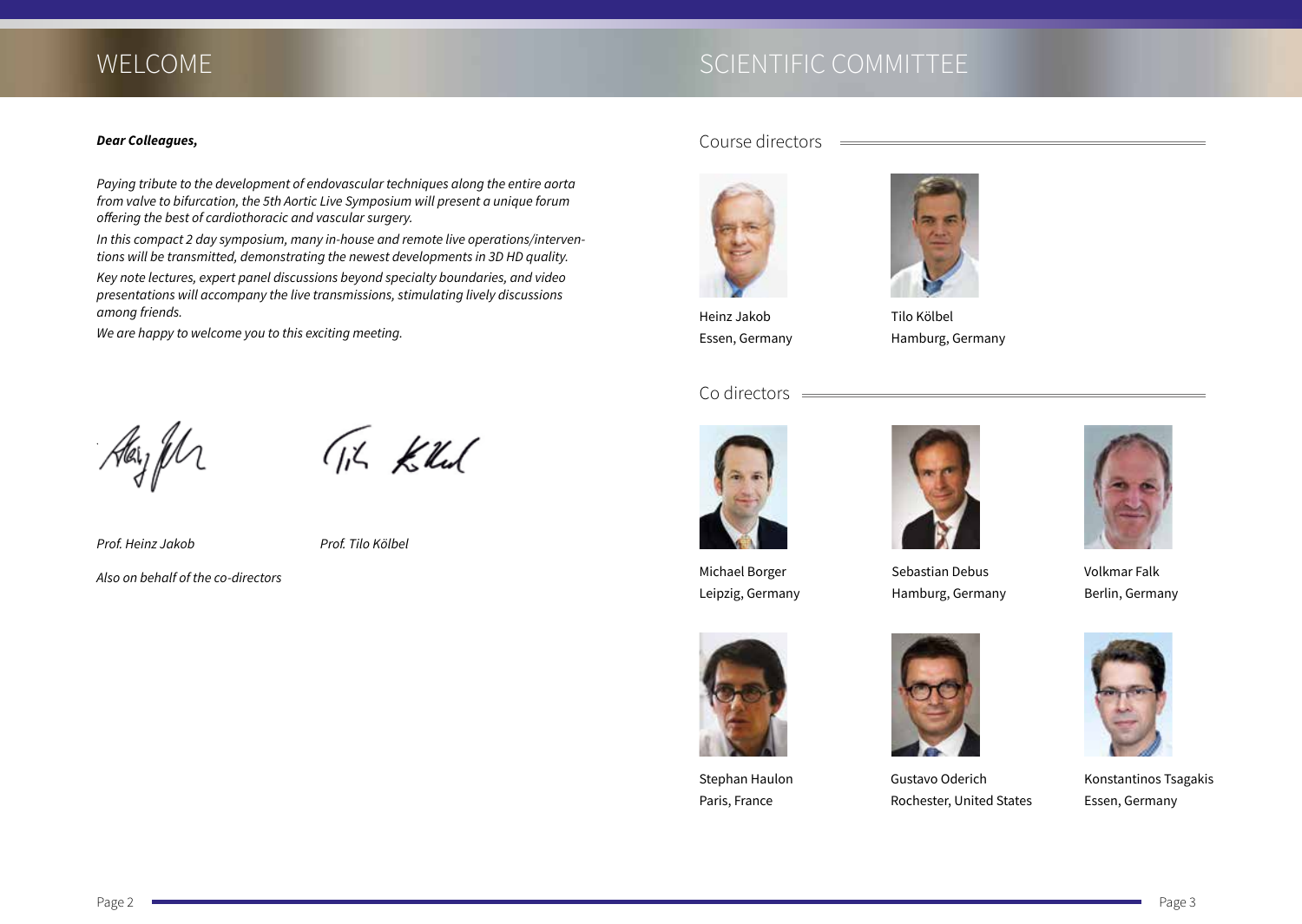# FACULTY **EXECUTS** FACULTY

*Omar Abou-Issa Ender Demircioglu Daniel Dirkmann Mohamed El Gabry Guido Herbon*

*Lisa Himpel Rolf Alexander Jánosi Clemens Kehren Stefanie Klenke Tim Knüfermann*

*Tomas Kozmik Martin Lainka Alexander Lind Fanar Mourad*

*Jürgen Peters Tienush Rassaf Bernd Schönfelder Sharaf-Eldin Shehada Matthias Thielmann*

*Wilko Weißenberger Daniel Wendt Wolf-Ingo Wiese*

### LOCAL FACULTY ESSEN LOCAL FACULTY HAMBURG

*Stephan Diedrichs Franziska Heidemann Jens Kubitz Giuseppe Panuccio Fiona Rohlffs*

*Martin Scheerbaum Leonie Schulte-Uentrop*

#### LOCAL FACULTY BERLIN

*Semih Buz Jörg Kempfert Axel Unbehaun*

#### LOCAL FACULTY REGENSBURG

*Kyriakos Oikonomou Karin Pfister*

LOCAL FACULTY PARIS

*Dominique Fabre*

#### LOCAL FACULTY PHILADELPHIA

*Joe Bavaria Nimesh Desai*



### INVITED FACULTY

*Martin Austermann,* Münster, Germany *Mohamad Bashir,* Manchester, United Kingdom *Luca Bertoglio,* Milan, Italy *Sebastian Carpenter,* Hamburg, Germany *Alessandro Castiglioni,* Milan, Italy

*Edward Chen,* Atlanta, United States *Roberto Chiesa,* Milan, Italy *Joseph S. Coselli,* Houston, United States *Ruggero De Paulis,* Rome, Italy *Roberto Di Bartolomeo,* Bologna, Italy

*Daniel Dohle,* Mainz, Germany *Hazem El Beyrouti,* Mainz, Germany *Gebrine El Khoury,* Brussels, Belgium *John Elefteriades,* New Haven, United States *Michael Erb,* Bernau, Germany

*Christian Etz,* Leipzig, Germany *Thierry A. Folliguet,* Paris, France *Richard Gibbs,* London, United Kingdom *Martin Grabenwöger,* Vienna, Austria *Roger Greenhalgh,* London, United Kingdom

*Rune Haaverstad,* Bergen, Norway *Wolfgang Harringer,* Braunschweig, Germany *Wolfgang Hemmer,* Stuttgart, Germany *Robert Hinchliffe,* Bristol, United Kingdom *David Holzhey,* Leipzig, Germany

*Piotr Kasprzak,* Regensburg, Germany *Ali Khoynezhad,* Los Angeles, United States *Emmanuel Lansac,* Paris, France *Oliver-Joannis Liakopoulos,* Cologne, Germany *Weiguo Ma,* New Haven, United States

*Vladimir Makaloski,* Bern, Switzerland *Tara Mastracci,* London, United Kingdom *Carlos Mestres,* Zürich, Switzerland *Kenji Minatoya,* Kyoto, Japan *Bijan Modarai,* London, United Kingdom

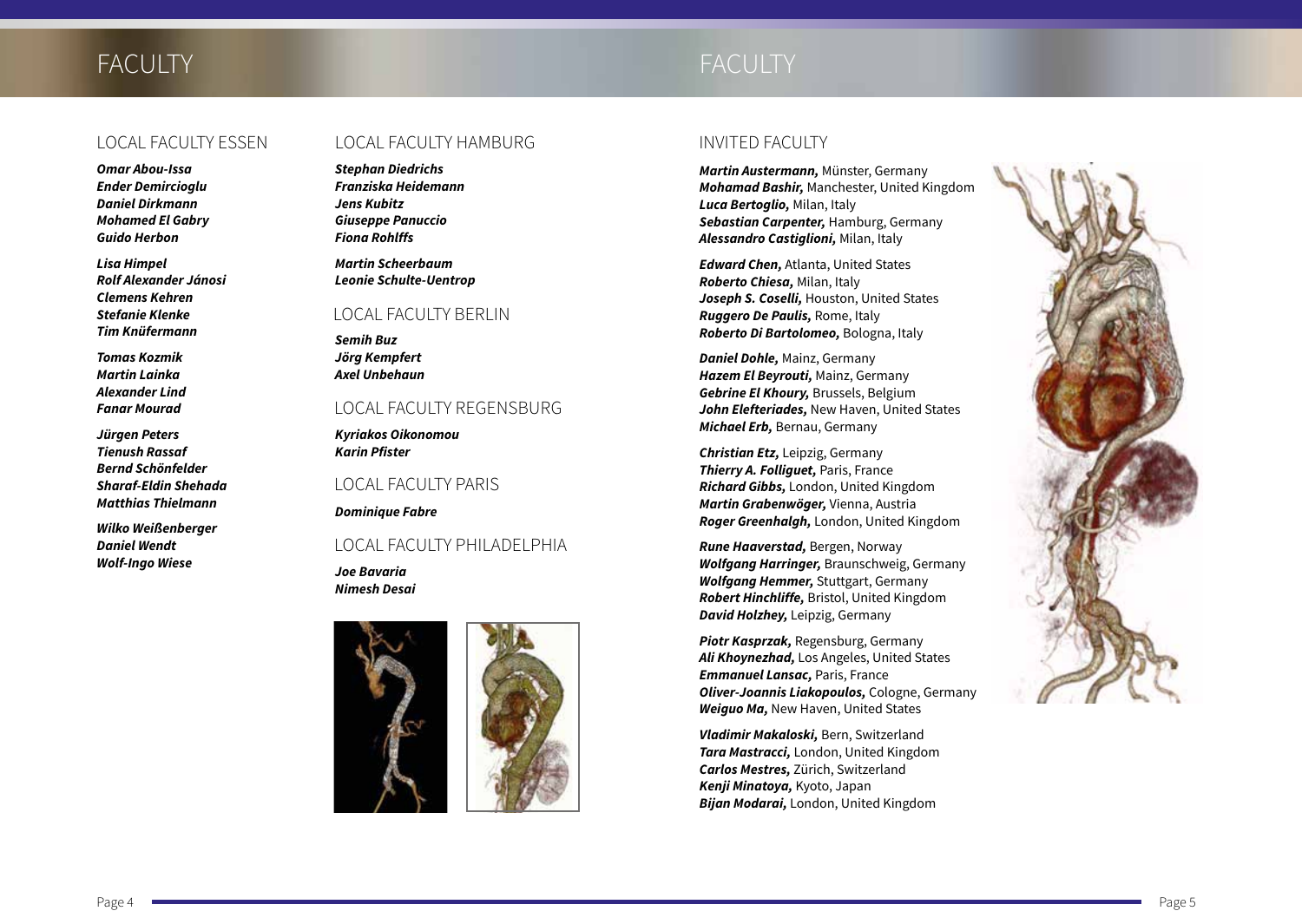## NOTES

### INVITED FACULTY

*Thilo Noack* **,** Leipzig, Germany *Yutaka Okita,* Kobe, Japan *Aung Ye Oo,* London, United Kingdom *Davide Pacini,* Bologna, Italy *Himanshu Patel,* Ann Arbor, United States

*Alberto Pochettino,* Rochester, United States *Enrico Rinaldi,* Milan, Italy *Philipp Schäfer,* Kiel, Germany *Patrick Scheiermann,* Munich, Germany *Jürg Schmidli,* Bern, Switzerland

*Thomas Schmitz-Rixen,* Frankfurt, Germany *G.W.H. Schurink,* Maastricht, Netherlands *Malakh Shrestha,* Hannover, Germany *Suk-Won Song,* Seoul, Korea *Li-Zhong Sun,* Shanghai, China

*Nikolaos Tsilimparis,* Munich, Germany *Paul Urbanski,* Bad Neustadt an der Saale, Germany *Joost A. van Herwaarden,* Utrecht, Netherlands *Carla van Rijswijk,* Leiden, Netherlands *Bashi Velayudhan,* Vadapalani Chennai, India

*Thomas Walther,* Frankfurt, Germany *Sabine Wipper,* Hamburg, Germany

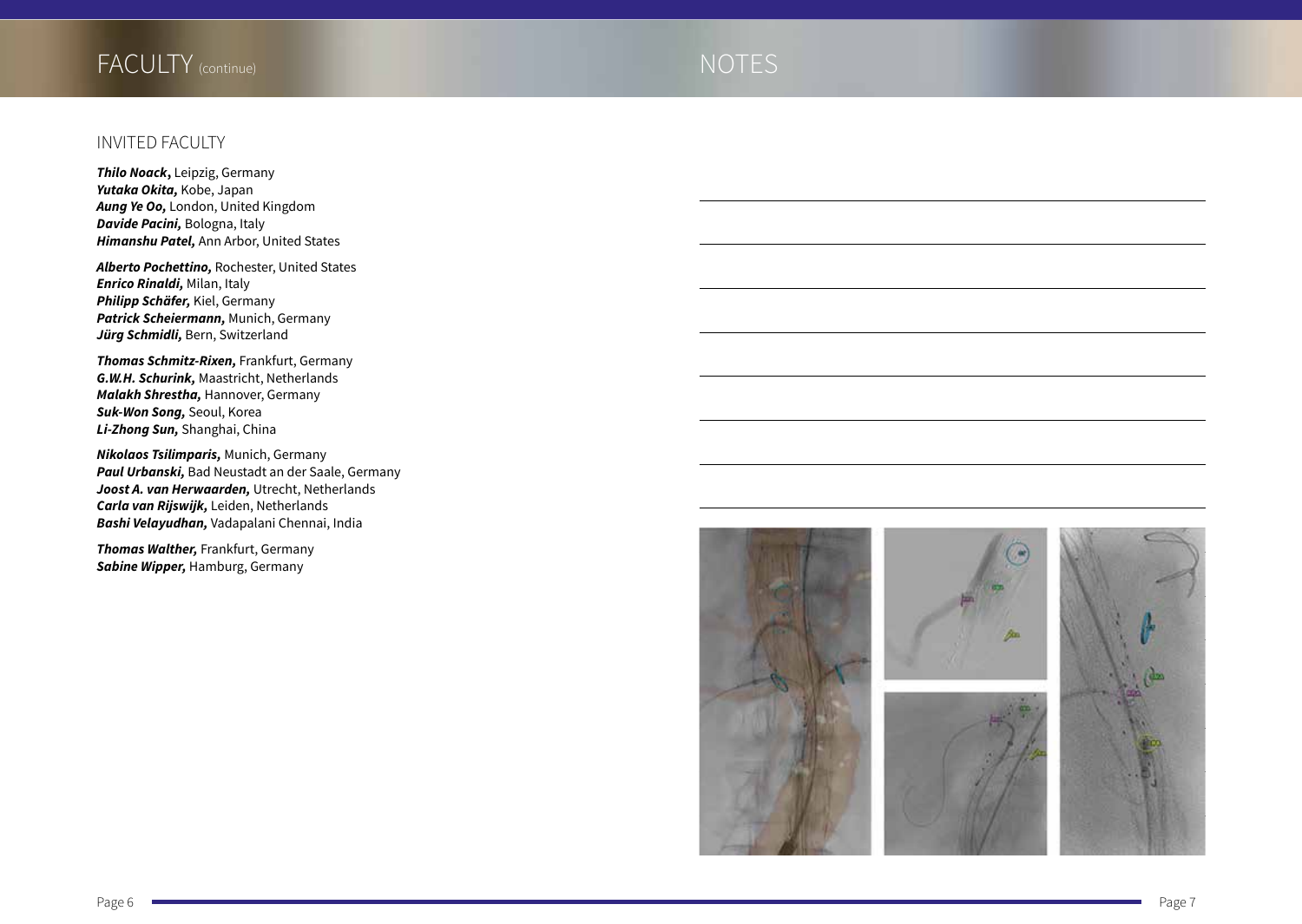## GENERAL INFORMATION

#### DATE AND VENUE

**29–30 October 2018**

#### **MESSE ESSEN GmbH**

Congress Center Ost Messeplatz 1 45131 Essen, Germany

#### **Registration fees:**

Physicians: 450,– Euro Industry representatives: 450,– Euro Nurses and technicians: 150,– Euro

**Free WIFI:**

User: Aortic Live 2018 | PW: 12345678



### CONGRESS ORGANISATION



**Congress Organisation and More GmbH** Munich, Germany Phone: + 49 89 237 57 465 E-Mail: info@cong-o.de www.cong-o.com



### ACCREDITATION

We are happy to announce that Aortic Live Symposium 2018 has been rated compliant with the MedTech Europe Code of Ethical Business Practice. This decision is posted on [www.ethicalmedtech.eu.](http://www.ethicalmedtech.eu.)

CongO GmbH is trusted partner of Ethical MedTech Europe.

The medical association Nordrhein (Ärztekammer Nordrhein) will provide a total of 20 CME credits for attendees.

Certificates of attendance will be available for download on our website after the course.

#### AUSPICES

Aortic Live Symposium 2018 is under the auspice of:

The German Society for Thoracic and Cardiovascular Surgery. (DGTHG)



**European Society** for Vascular Medicine

#### ENDORSEMENT

Aortic Live Symposium 2018 is endorsed by:

European Society for Vascular Surgery (ESVS)



The European Society for Cardiovascular and Endovascular Surgery (ESCVS)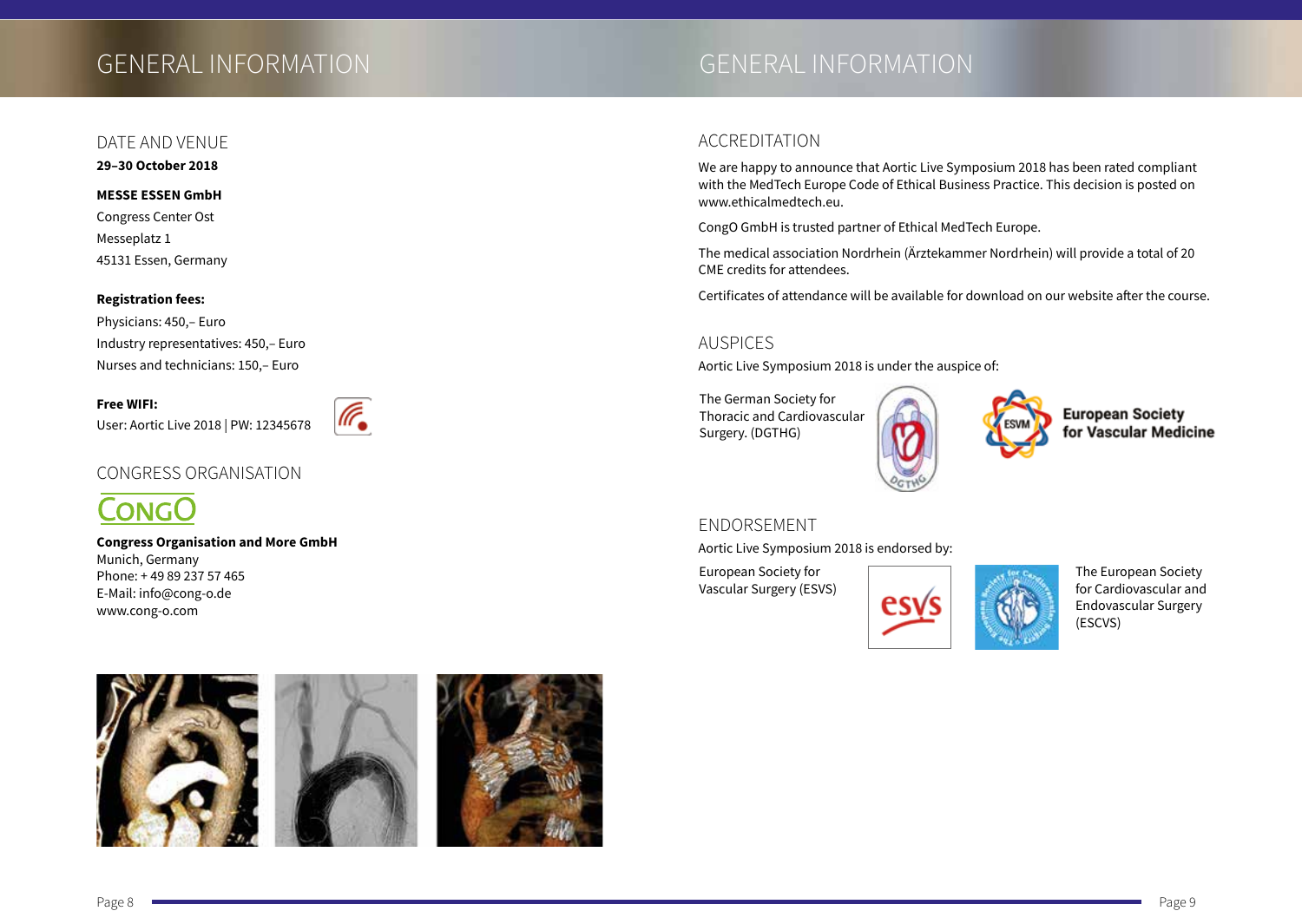## PROGRAMME MONDAY, 29 OCTOBER 2018

## PROGRAMME MONDAY, 29 OCTOBER 2018

#### AORTIC VALVE – ROOT – ASCENDING AORTA

#### **08.00 - 08:30 WELCOME**

#### *H. Jakob, T. Kölbel*

*R. De Paulis,* President EACTS *S. Debus,* Secretary General ESVS *T. Folliguet,* President ESCVS *W. Harringer,* President DGTHG *T. Schmitz-Rixen,* President DGG

#### **08.30 – 13.00 SESSION 1: AORTIC VALVE – ROOT – ASCENDING AORTA**

Chairmen: *V. Falk, J. Elefteriades, T. Folliguet* Panel: *W. Harringer, R. Haaverstad, T. Walther, T. Rassaf*

#### **PRESENTATIONS**

- Why I trust AV-reimplantation *R. De Paulis*
- When I do Ross surgery *W. Hemmer*
- TAVI in ascending/root dilatation *T. Walther*
- Future of Endo-Technology in the ascending aorta *H. Patel*
- Which patient is not a candidate for open ascending aorta surgery -

#### *R. Di Bartolomeo*

#### **LIVE CASE TRANSMISSIONS**

- Aortic Valve Repair [Essen] - *G. El Khoury* - Minimal invasive Aortic Valve Replacement [Essen] - *M. Borger* - Zone 2 TEVAR in Pseudocoarctation [Hamburg] - *G. Panuccio*

#### 10.30 – 11.00 **COFFEE BREAK**

#### **LIVE CASE TRANSMISSIONS**

- Transapical TAVI and TMVR [Essen] - *D. Wendt, A. Lind*

- Transfemoral TAVI [Berlin] - *J. Kempfert*

#### **VIDEOS**

- AV-Ring *E. Lansac*
- AV remodelling in bicuspid valve *P. Urbanski*
- Redo-Root *A. Pochettino*
- Ascending aorta endo repair *A. Khoynezhad*
- Simultaneous TAVI and TMVR *D. Holzhey, T. Noack*

#### **PANEL DISCUSSION**

#### **13.00 – 14.00 LUNCH BREAK**

#### LUNCH SYMPOSIA

#### **13.00 – 14.00 LUNCH SYMPOSIUM sponsored by CytoSorbents – Room Essen**

CytoSorb haemoadsorption as therapeutic opportunity in cardiac surgery Chairman: *H. Jakob*

- Rationale and use of CytoSorb in patients with endocarditis - *D. Wendt* - Clinical effects of CytoSorb in aortic surgery - *P. Scheiermann*

#### **13.00 – 14.00 LUNCH SYMPOSIUM sponsored by CRYOLIFE – Room K**

Complex Aortic Disease - Consider the whole picture Chairman: *D. Pacini*

#### Co-chairman: *O.-J. Liakopoulos*

- Frozen elephant trunk in chronic aortic dissection and endovascular treatment of the downstream aorta - *D. Dohle, H. El Beyrouti* 

- Early results in Debranch First and E-Vita Frozen Elephant Trunk
- Technique for complex aortic arch aneurysm *A. Castiglioni*
- Staged treatment of Crawford Type I aortic aneurysm *M. Erb*



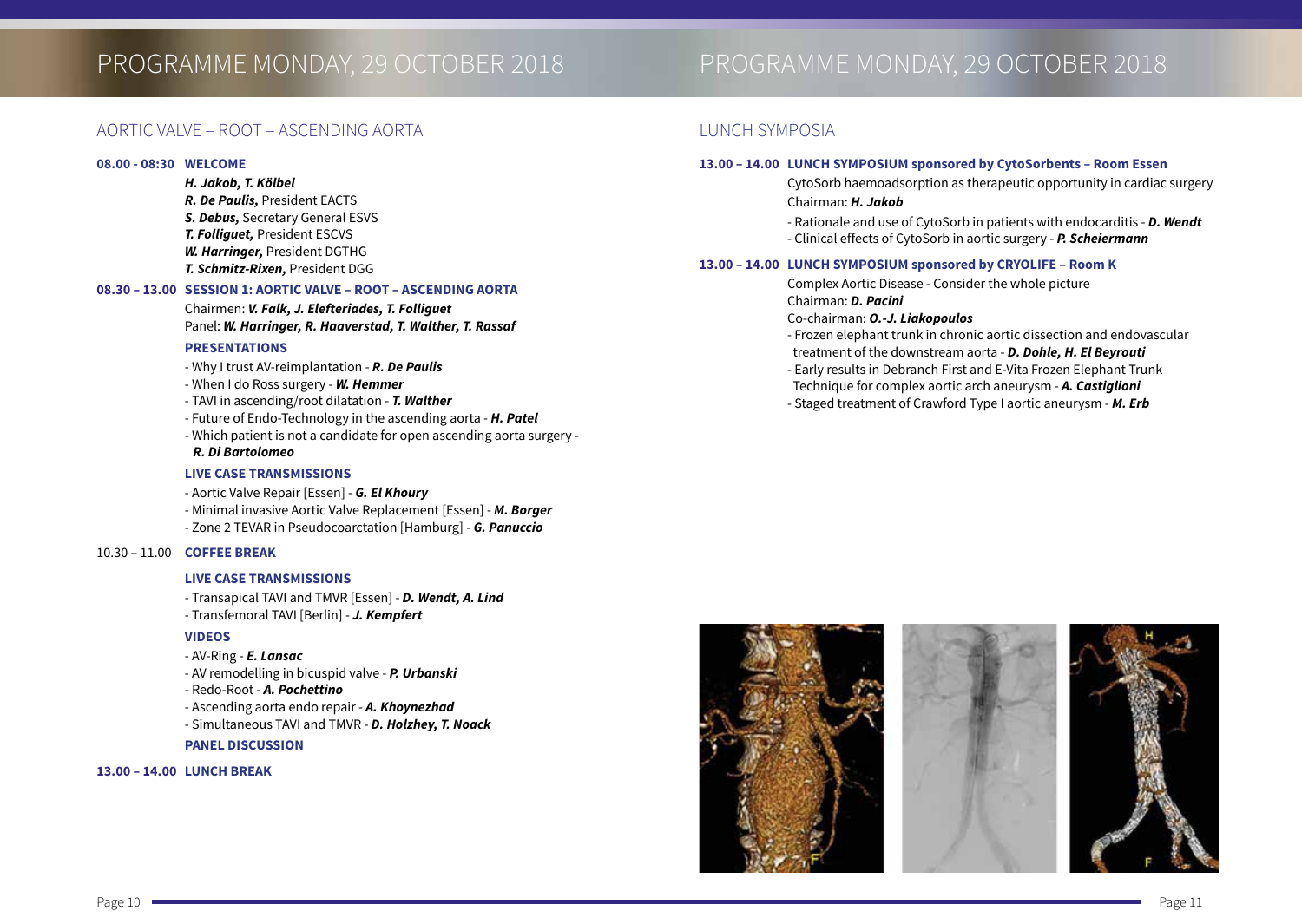#### THORACO-ABDOMINAL AORTA

#### **14.00 – 18.30 SESSION 2: THORACO-ABDOMINAL AORTA**

Chairmen: *J.S. Coselli, G. Oderich* Panel: *M. Grabenwöger, M. Austermann, S.W. Song, B. Modarai*

#### **PRESENTATIONS**

- Open vs. Endo for TAAA *G.W.H. Schurink*
- False lumen procedures for chronic Type III B aortic dissection - *S.W. Song*
- Complex endografts vs. false lumen occlusion in chronic AD *P. Kasprzak*
- Open TAAA-repair in chronic AD in the era of endovascular *J. S. Coselli*
- Spinal cord cooling *J. Elefteriades*
- New 3D Navigation and System: preclinical results *J. A. van Herwaarden*

#### **LIVE CASE TRANSMISSIONS**

- Branched thoracoabdominal EVAR [Hamburg] - *N. Tsilimparis*

- Preloaded fenestrated thoracoabdominal EVAR [Paris] *S. Haulon*
- Zone 2 branched arch TEVAR [Philadelphia] *N. Desai, J. Bavaria*

#### 16.00 – 16.30 **COFFEE BREAK**

#### **LIVE CASE TRANSMISSIONS**

- Zone 3 TEVAR [Essen] *R. Jánosi*
- Open repair TAAA [Essen] *R. Chiesa*
- Zone 2 TEVAR and Candy-Plug [Hamburg] *F. Rohlffs*

#### **VIDEOS**

- Spidergraft for TAAA *S. Debus*
- Branched EVAR in TAAA *P. Schäfer*
- Open TAAA repair after stentgrafting *L. Bertoglio*
- Stimulation of collateral network by SA coil-embolization *C. Etz*
- Descending aorta Open repair *B. Velayudhan*

#### **PANEL DISCUSSION**

#### **19.30 CONGRESS DINNER**

Join us for the congress dinner. Book your ticket now via our [online registration.](https://www.aortic-live.com/registration_2018/)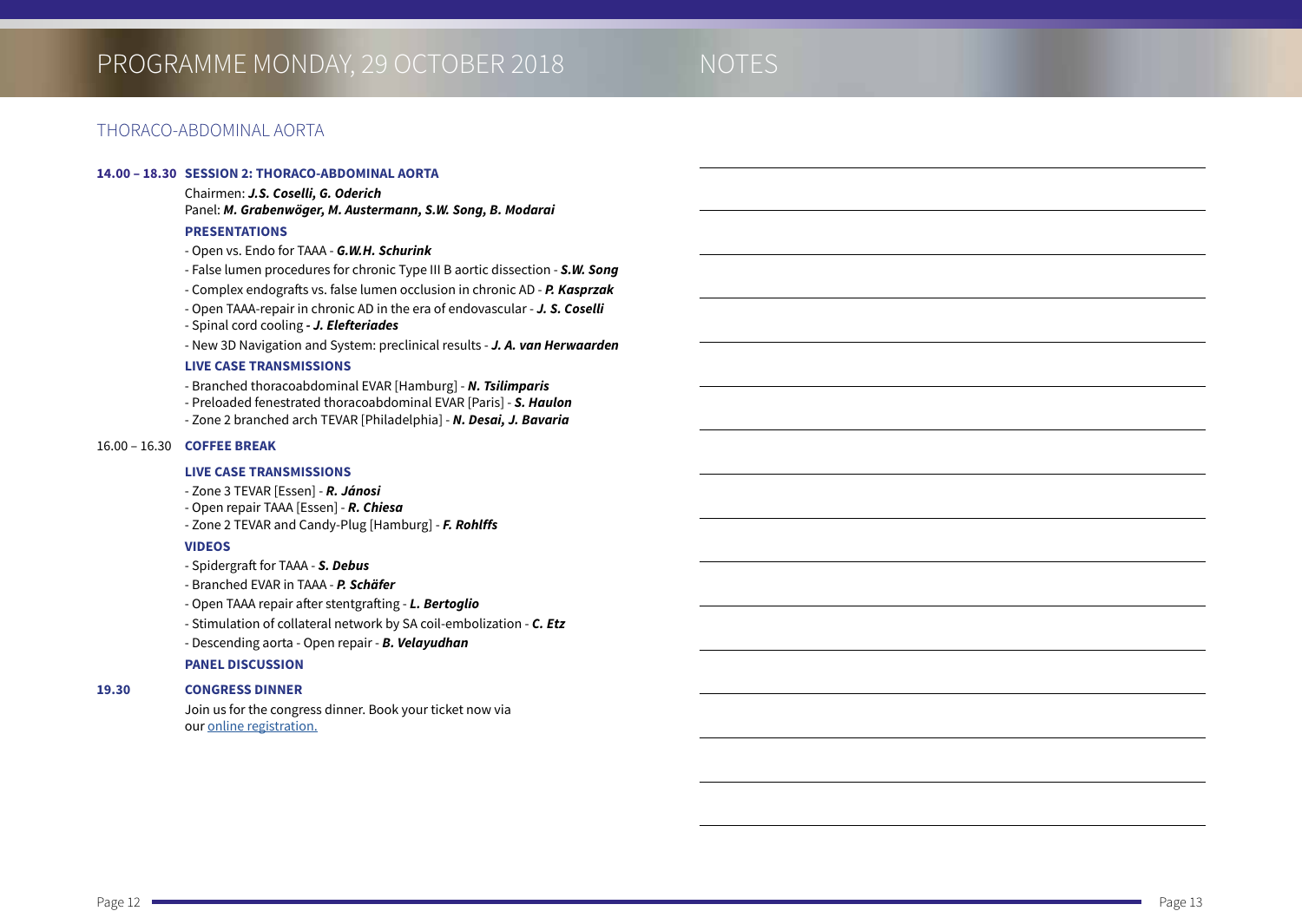### AORTIC ARCH

#### **07.50 – 08.00 REVIEW DAY 1** – *H. Jakob, T. Kölbel*

#### **08.00 – 13.00 SESSION 3: AORTIC ARCH**

Chairmen: *S. Haulon, M. Grabenwöger* Panel: *C. Mestres, R. Di Bartolomeo, J. Schmidli, L. Bertoglio, M. Shrestha*

#### **PRESENTATIONS**

- Open arch repair current recommendations for state of the art treatment - *D. Pacini*
- Requirements for a durable endo-repair in aortic arch *S. Haulon*
- New concepts in open arch repair - *H. Jakob*
- Branched graft for proximal descending aorta disease *G. Oderich*
- Stroke prevention in aortic arch procedures *R. Gibbs*
- Results of FET for Type A dissection in marfan patients *W. Ma*

#### **LIVE CASE TRANSMISSIONS**

- Frozen Elephant Trunk and cervical debranching [Essen] - *K. Tsagakis* - Branched Frozen Elephant Trunk [Essen] - *Y. Okita* 

#### 10.30 – 11.00 **COFFEE BREAK**

#### **LIVE CASE TRANSMISSIONS**

- Cervical debranching for Zone 1 TEVAR [Essen] - *S. Debus*

- Zone 2 TEVAR [Regensburg] *K. Oikonomou*
- Fenestrated arch TEVAR [Hamburg] *N. Tsilimparis*

#### **VIDEOS**

- Minimal invasive FET *M. Shrestha*
- Classical aortic arch replacement *A. Oo*
- Endovascular management of visceral malperfusion in acute Type I AD - *E. Chen*

#### **KEYNOTE LECTURES**

Moderator: *M. Bashir*

- Panel: *S. Haulon, R. De Paulis , T. Schmitz-Rixen, J. Bavaria*
- Future of aortic arch repair *J. S. Coselli*
- Future of aortic arch repair *R. Greenhalgh*

#### **CTSNet DISCUSSION**

#### **13.00 – 14.00 LUNCH BREAK**

### INFRARENAL AORTA

#### **13.00 – 14.00 LUNCH SYMPOSIUM sponsored by Getinge – Room Essen**

Long term results in the treatment of complex aortic diseases – the importance of trusted, reliable, proven, covered stents.

#### Chairmen: *T. Kölbel, G. Oderich*

- Long term results of Bridging Stent-Grafts in FEVAR/BEVAR *G. Oderich*
- Bridging stents in fenestrated arch repair *T. Kölbel*
- The use of covered stents during endovascular aorto-iliac reconstructions - *S. Carpenter*

#### **DISCUSSION AND CONCLUSION**

#### **14.00 – 16.20 SESSION 4: INFRARENAL AORTA**

Chairmen: *S. Debus, R. Greenhalgh* Panel: *G.W.H. Schurink, L. Bertoglio, J. A. van Herwaarden, R. Hinchliffe*

#### **PRESENTATIONS**

- Chimney vs. fenestrated EVAR in short neck AAA *M. Austermann*
- Suprarenal vs. infrarenal fixation in EVAR-devices *B. Modarai*
- EVAS vs. EVAR what is the value of sac-filling technology *R. Hinchliffe*

#### **LIVE CASE TRANSMISSIONS**

- EVAR + iliac sidebranch with CT-overlay [Hamburg] *T. Mastracci, F. Rohlffs*
- EVAR with preventive IMA plug embolization [Regensburg] *K. Oikonomou*
- Open repair of complex iliac aneurysm [Essen] *J. Schmidli*
- Transcaval endoleak embolization [Hamburg] *F. Rohlffs*

#### **VIDEOS**

- Contrast enhanced ultrasound for EL-detection *K. Pfister via satellite*
- Transarterial embolization of endoleaks *C. van Rijswijk*
- Transcaval embolization of endoleaks *T. Kölbel*
- Translumbar embolization of endoleaks *S. Haulon*

#### **PANEL DISCUSSION**

#### **16.20 – 16:30 SUM UP AND FAREWELL** - *H. Jakob, T. Kölbel*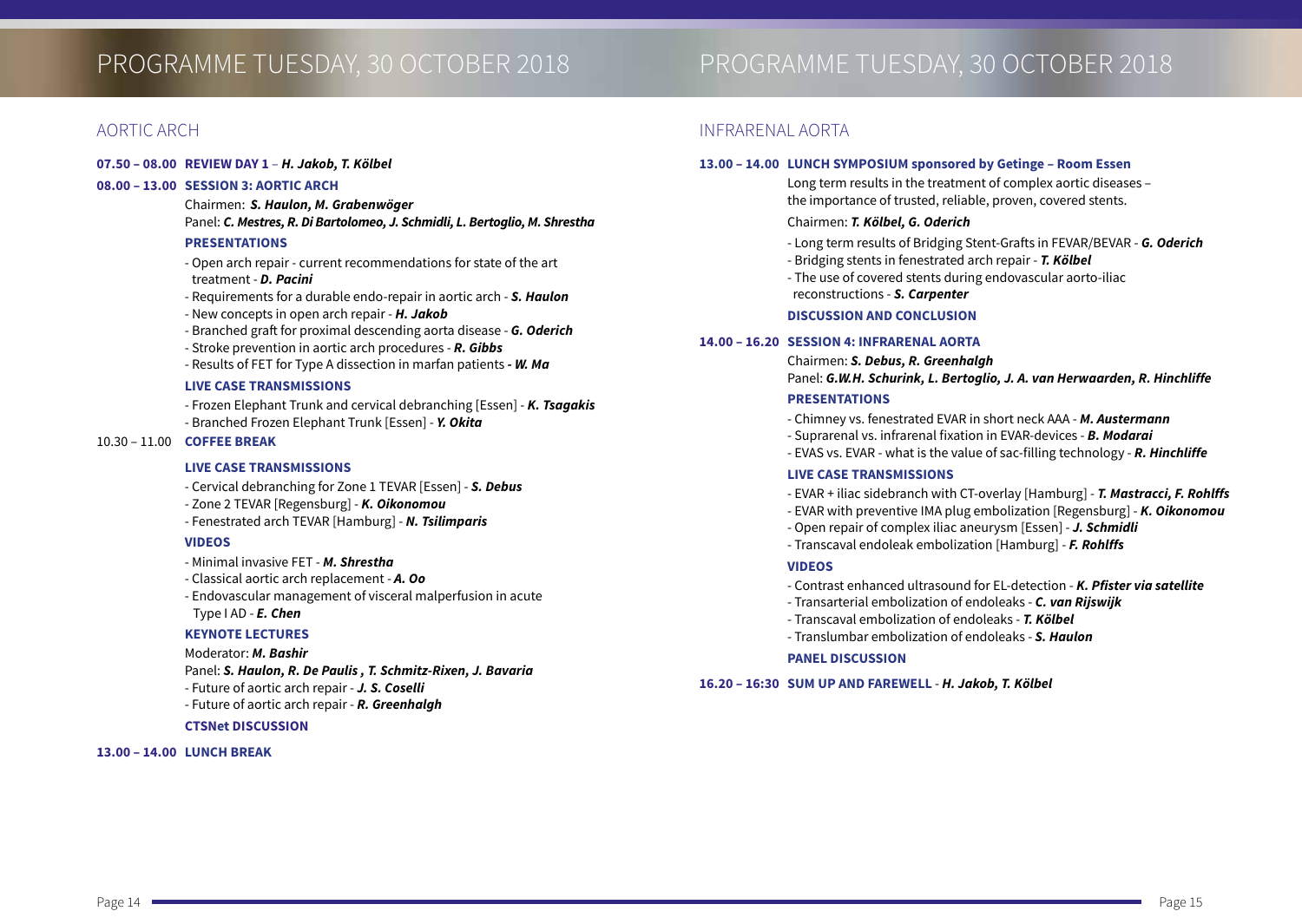## EXHIBITORS´LIST WELLCOME EXHIBITORS´LIST

#### **CATEGORY 1 - € 50.000** (rental fee, av services, advertisement, lunch symposium)

**CryoLife** GETINGE \*

**CATEGORY 2 - € 35.000** (rental fee, av services, advertisement)



#### **CATEGORY 3 - € 20.000** (rental fee, av services, advertisement)



#### **CATEGORY 4 - € 15.000** (rental fee, av services)





JE Japan Lifeline

# **PAPAarl** fighting spinal cord injur

**CATEGORY 5 - € 13.000** (rental fee, av services)



**CATEGORY 6 - € 10.000** (rental fee, av services)





#### **CATEGORY 7 - € 5.000** (rental fee, av services)









#### **CATEGORY 8 - € 2.500** (rental fee, av services)





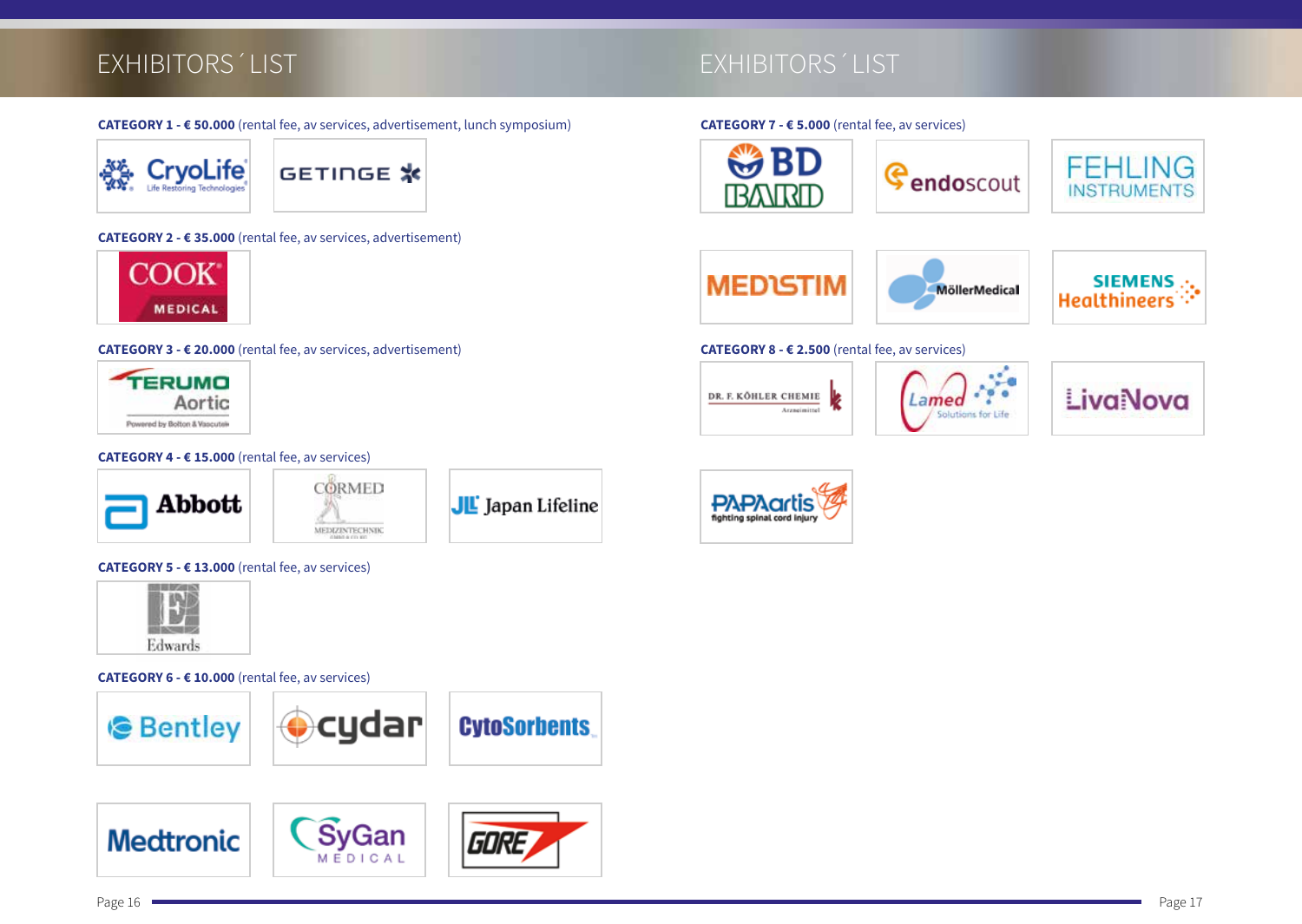



## E-vita<sup>®</sup>OPEN PLUS

The E-vita OPEN PLUS is the original stent graft which combines surgical vascular reconstruction with aortic stenting.

Clinical results [1] have proven the operative procedure can be reduced to a single intervention from which you and your patients will benefit.

Choose your E-vita OPEN PLUS for your Frozen Elephant Trunk treatment.

[1] G. Weiss et al. The frozen elephant trunk technique for the treatment of complicated type B aortic dissection with involvement of the aortic arch: multicentre early experience. Eur J Cardiothorac Surg., 2015 Jan; 47(1):106-14; discussion 114.



{ thoraflex<sup>™</sup> hybrid

# The world's only **branched FET device**

- Enables earlier patient re-warming, reduced myocardial / lower body ischaemia and operating times
- The designs widen the treatable patient population
- More than 4,250 patients treated

Thoraflex<sup>™</sup> Hybrid is undergoing IDE study in the USA. Product availability subject to local regulatory approval.



Joined the CryoLife® Family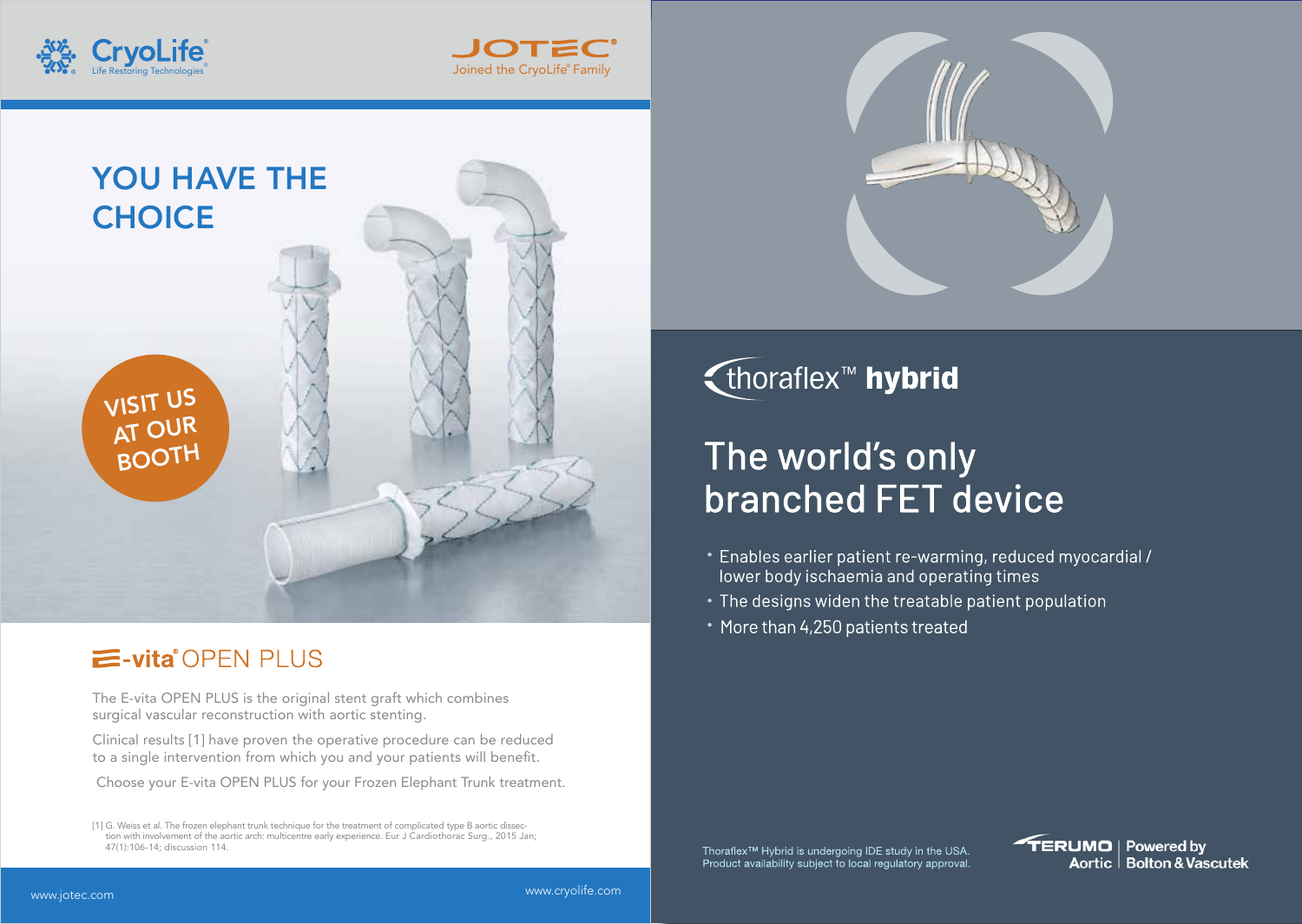**DISSECTION IS COMPLEX AND UNPREDICTABLE.** 

# Take a dissection-specific approach.

Each dissection is unique and requires an individualised approach to treatment. Zenith Dissection solutions are designed to address the complexity of the disease.

### Zenith<sup>®</sup> Dissection **ENDOVASCULAR SYSTEM**

Some products may not be available in all markets. Contact your local Cook representative of Customer Service for details.



NOTES